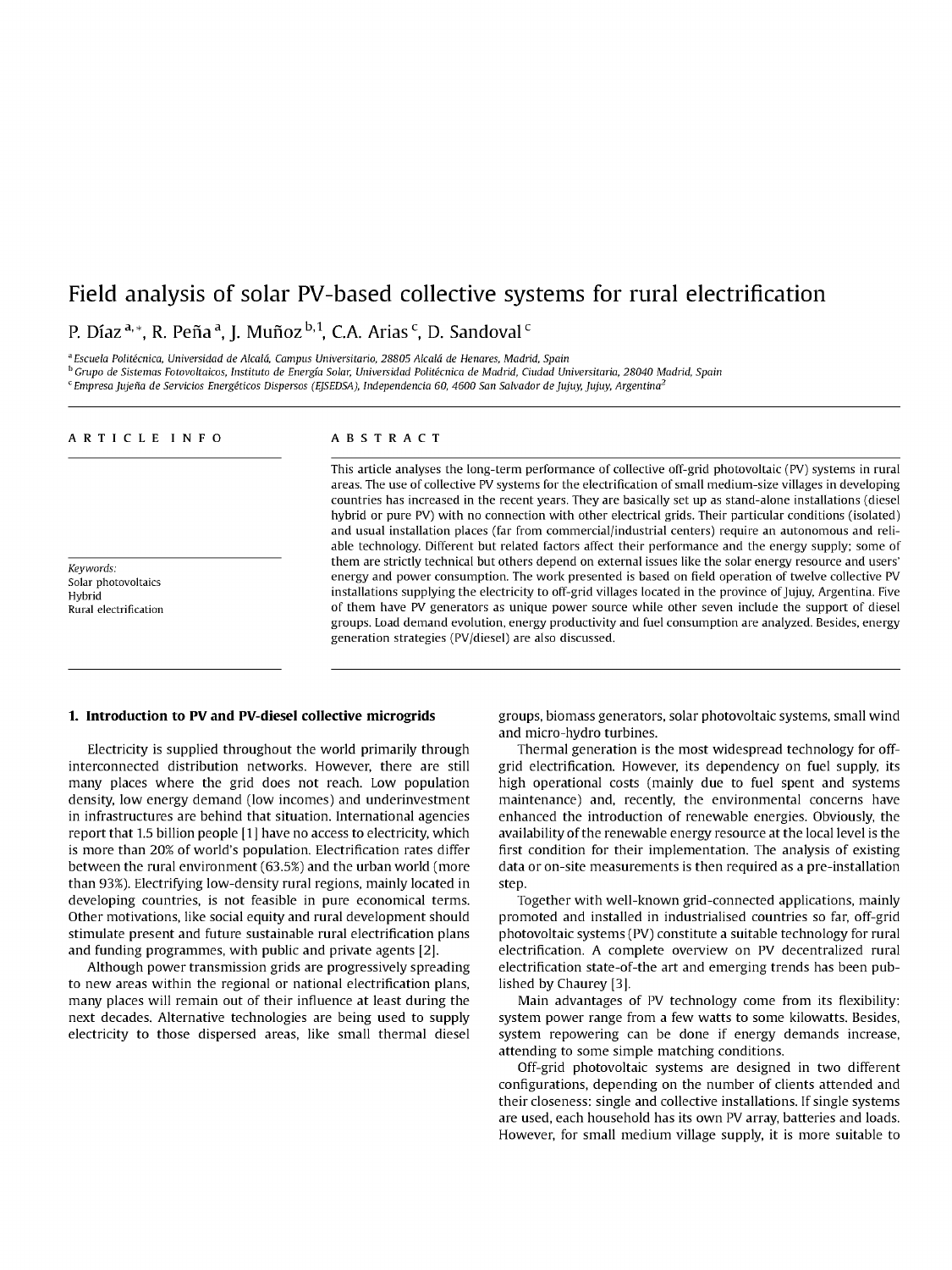

Fig. 1. Collective PV installation single-line diagram.

centralize the generation and storage in a collective system. Electricity is distributed by means of an AC microgrid that is not connected to any external network. A comparative simulation study between individual systems and microgrid shows the influence of the number of households, their distance (grid length) and the load demand [4] on the optimum configuration.

A single-line diagram of these PV stand-alone systems is shown in Fig. 1.

Energy supply reliability can be increased by adding a diesel generator to the collective PV-battery system, in the so-called hybrid systems. The thermal generator is expected to work as a support, in the case of high power loads, a growth in demand or low solar radiation, although it can be used also for battery recharging. Otherwise, these hybrid systems can be seen as a practical improvement of common diesel generators, to reduce fuel consumption. Their single-line diagram is presented in Fig. 2.

Both types of collective PV systems, with or without diesel support, have experienced a significant growth in the last 10 years as a useful technology for the electrification of small villages in the rural world. Experiences coming from China [5], Morocco [6], Thailand [7] or Brazil [8] enhance the relevance of this technology. Although the energy provision to remote places is their main advantage, other studies like their energy-pay-back analysis [9] are also useful to advance in their knowledge.

Within this framework, this paper intends to contribute to the comprehension of collective off-grid PV systems performance in rural electrification from field information. First, a general discussion on the different control strategies to be applied to collective PV systems is introduced, mainly focused on hybrid PV-diesel ones. Then, a study on the operation of collective PV systems is presented, based on fieldwork in 12 sites in the province of Jujuy, northwest Argentina. In these villages are about 500 'clients', mainly families, but also schools, churches, community premises, etc. Five of the villages have puré PV installations, while the other seven include a diesel generator as a back-up. In all cases the electricity is distributed from the centralized generation system to the village by means of AC microgrids. Electricity is mainly used for lighting, radio and some small TVs. There are some units of low power machinery but no thermal applications.

# **2. Generation control strategies in collective PV systems**

Generation vs. consumption balance in PV-battery systems, with no additional support, has its limit on the regulation setpoints (state-of-charge or voltage) adjusted at the charge controller. It is a crucial factor when matching the battery-charge controller characteristics, since the electricity supply during bad weather or high consumption periods relies on it.

Once loads are switched-off due to low battery state, the adjustment of the load reconnection point is also important. It has to assure a sufficient battery recharge, together with a short-aspossible energy black-out. A 0.15—0.2 V/cell gap between load disconnection and reconnection is recommended [10] (1.8—2.4 in a 24 V system). The lower limit implies a sooner electricity supply restoration but still with a medium low battery state, while the upper one extends the time without supply for a better battery recharge. It is clear that the battery recharge and then, the duration of the black-out, depend on the incident solar radiation during the following hours or days.

Common problems of small individual installations rise in collective systems, since an over-consumption from one of the users can cause a global black-out in the village. In individual systems the own user can manage its energy demand, but in collective installations different energy control methods can be applied:

- Programmed supply schedule (8 h, 12 h, 18 h or full 24 h/day), only if there are no equipment with permanent electricity requirements connected to the microgrid. In this case an independent power supply should be used for them.
- Identification of primary load needs and secondary ones [11], with parallel electricity supply circuits, depending on the battery status.



Fig. 2. Collective PV-diesel hybrid installation single-line diagram.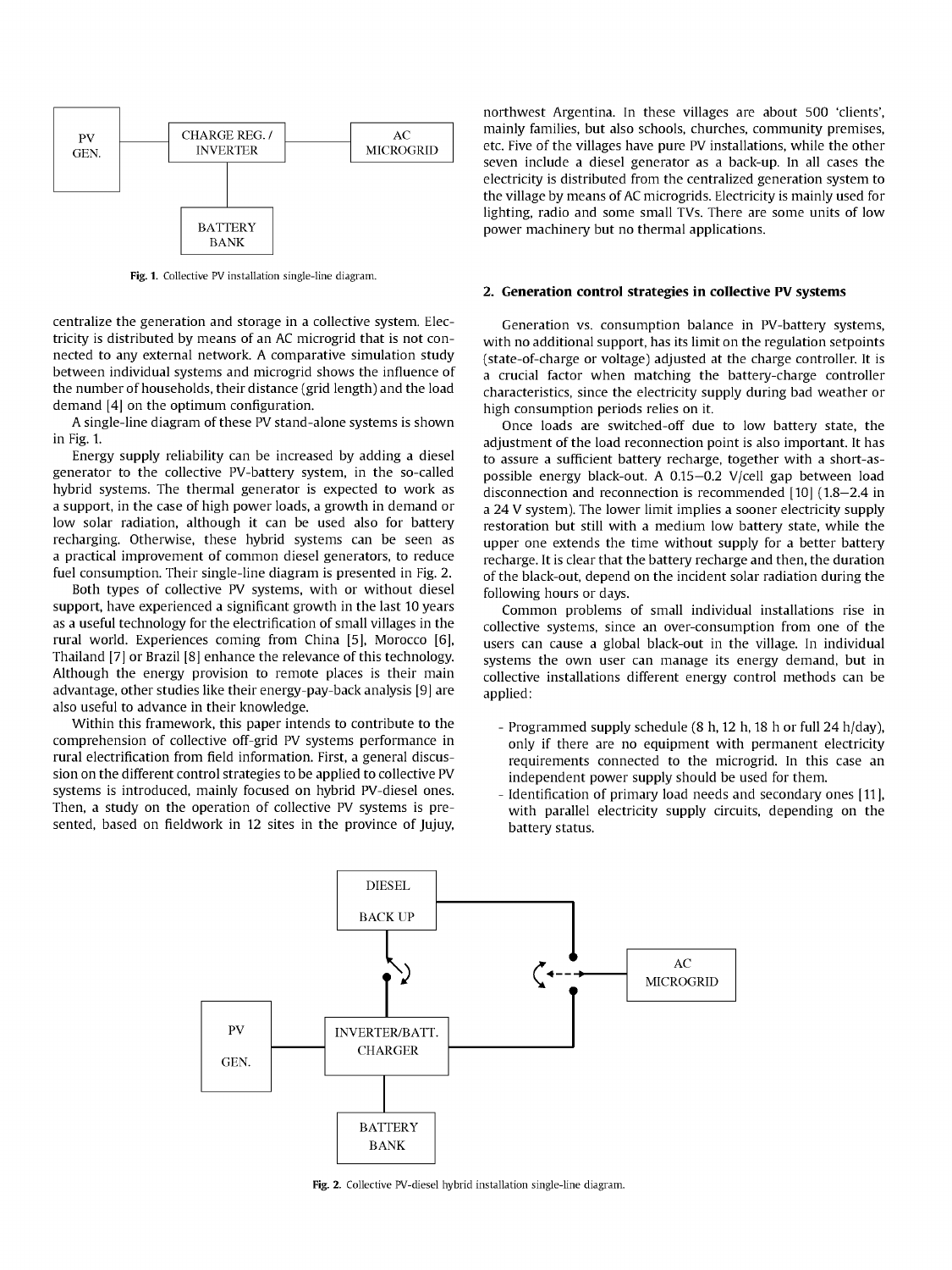- Together with common thermal magnetic (overcurrent) circuit breakers, include energy limiters at each consumption point.
- Establish a tariff system to prevent from over-consumption.

Compared to PV-battery systems, energy control strategies of PV-hybrid plants are at the same time more complex but also less critical: a deep-battery-discharge does not imply an electricity black-out, but an increase in fuel expenses. The strategy for diesel generator connection, operation and disconnection has to be defined.

Different strategies concerning PV/battery-diesel sequence for electricity generation and dispatch can be implemented in the field. Interesting works are found in literature on these issues, mainly based on the development of optimization methods to obtain the lower-cost design and dispatch strategy, like Barley [12], Seeling [13] or Gupta [14] with a deeper analysis of battery degradation, Muselli [15] analyzing the influence of load profile or Dufo-López [16] by using genetic algorithms. A complete bibliographic and software tools review on hybrid systems simulation and optimization has been presented by Bernal-Agustín [17].

Functional strategies of hybrid systems can be classified in two main groups according to the diesel generator operation. In all cases the PV-battery subsystem is suppose to work as main power supplier and the diesel one as support.

### 2.2. *Diesel with no battery•-charger function*

In this group of systems, once the diesel generator starts its operation, it provides just the power demanded by the loads. No diesel power is used to recharge the batteries, then. Within this group, there are different options depending on the switching method: time-scheduled (manual or automatic) or triggered by battery state-of-charge (or voltage). It is a simple configuration, especially the manual switching used in old systems, that improves the electricity supply to the villages compared with PV systems with no other support. However, neither the diesel nor the PVbattery subsystems are optimised. First, as it was explained before, diesel generators decrease their efficiency at low power. If the load power requested is far from nominal values, which is common in rural electrification, fuel consumption rates strongly increase. Besides, batteries delay their reconnection time until there have been enough PV energy recharging.

### *2.2. Diesel with battery-charger function*

In these cases, the diesel generator has a double function once it is in operation: supplying the load demanded by the village and recharging the batteries, if there is power surplus. The diesel generator installed should have enough power for both functions at least at a limited extent (charging current). Considering that diesel generators offer their best efficiency at nominal power, it seems reasonable to approach to it by adding a limited extra power for battery recharging. The benefits of this option depend on operating thresholds and on the load profile variability. In fact, the use of

**Table 1**  Settings for diesel generator auto-start and stop (24 V system).

|              | Inverter/charger settings                 |
|--------------|-------------------------------------------|
| Diesel start | 24 h below 24.6 V                         |
|              | 2 h below 23.6 V                          |
|              | 15 min below 22.6 V                       |
|              | 30 s below 22.0 V                         |
| Diesel stop  | $V_{\text{float}}(26.8 \text{ V})$ [+2 h] |



Fig. 3. Example of diesel group switching-on configuration, referred to a constant  $I_{20}$ current battery discharge test (350 A h/24 V battery).

batteries is one of the existing options to shift the diesel generator to more efficient working conditions [18].

As an advance, the hybrid systems studied in this work, the default settings of the inverter/battery-charger used are shown in Table 1. In Fig. 3 they are put together with a laboratory constant current battery discharge curve, taken as an example. The diesel starts and stops automatically in pre-defined conditions, if batteries are able to supply again the required load demand.

It is expected that the 15 min and the 30 s settings will be only activated in case of high peak loads or strong aged batteries. The 2 h setting should be the switching-on point in normal operation, so it will mark the battery depth-of-discharge (around 80% in the laboratory curves, common for stationary batteries). The 24 h setting would be only activated if low power is demanded during a long period.

Attention is commonly paid to those end-of-battery-discharge points, but the definition of the diesel operation time/setups and the subsequent battery reconnection for load supply deserves more discussion.

In the studied systems, the diesel generator recharges the batteries at a limited 15 A, until the floating voltage is reached, plus 2 more hours of recharge as an option. By applying this setup to a battery laboratory recharge line (Fig. 4) results a recharge up to 50% of battery stored energy. It is supposed than in the previous discharge at least 15—20% remains in the battery, so in fact the recharged energy is about 30—35% of battery capacity until the floating voltage is reached plus another 5—10% in the following 2 h. The rest of the recharge should be supplied by the PV system.

Depending on the diesel generator working point and its efficiency, fuel expenses in each recharging cycle can be evaluated, considering around 0.4 1/kW h at full load.

This analysis does not pretend to establish definite operational rules, since there are as many particular situations as systems installed, but to contribute to advance in PV-hybrid systems field operation understanding. An interesting future work to be applied in the field consists on modifying these settings, in order to study the fuel consumption together with battery performance and the energy supply at different configurations.

In the following sections a detailed description of the systems is presented together with more relevant results of the performance evaluation work.

# **3. System monitoring & avalilable data**

The outcomes of a field evaluation analysis stand on the quality of the available information. Unfortunately it is usually not enough in rural electrification applications: a good evaluation plan, enough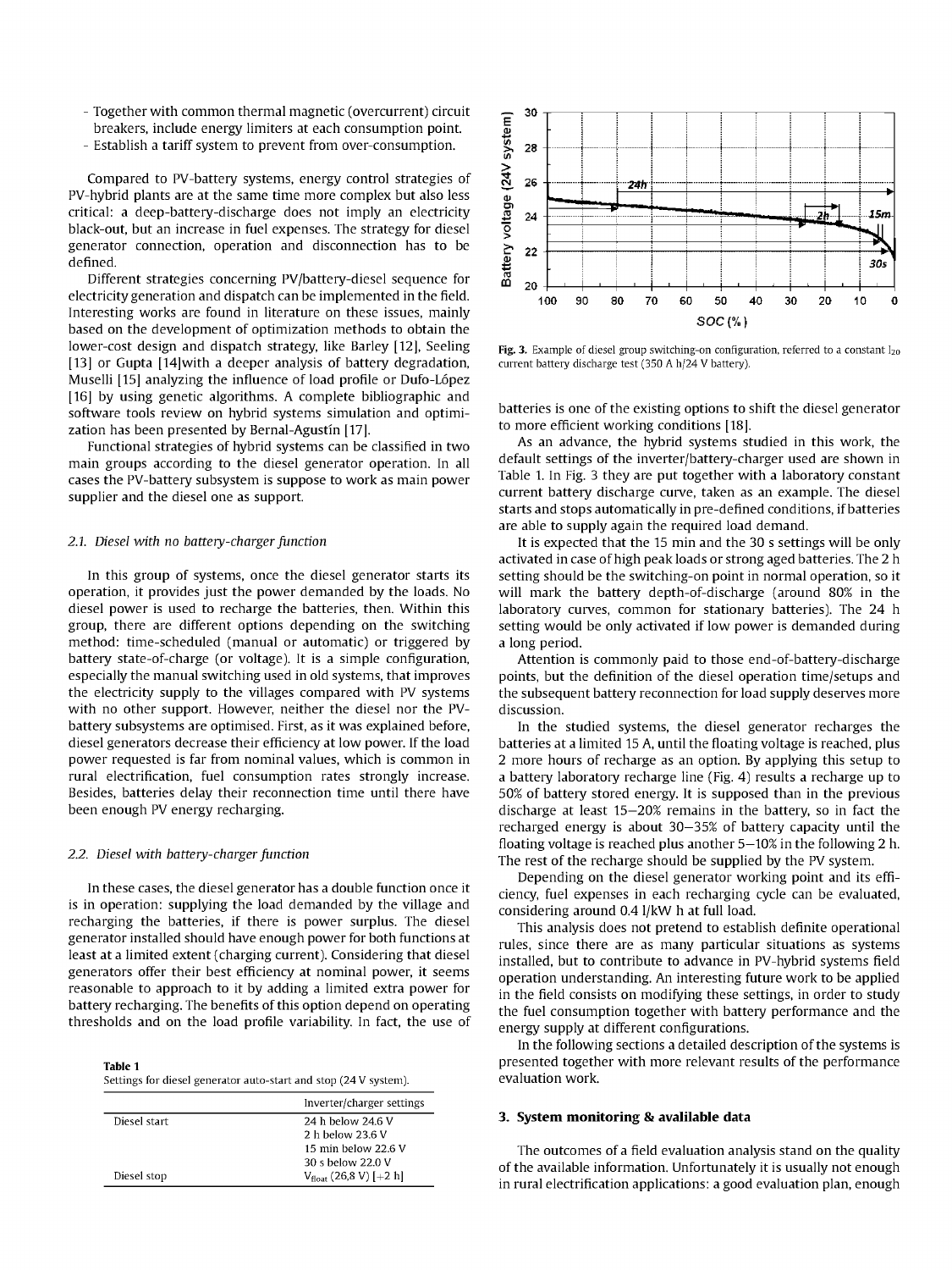

**Fig. 4.** Example of diesel group recharge configuration, referred to a constant  $I_{24}$ current battery charge test (350 A h/24 V battery).

money-investment and time are the necessary requirements. We are convinced that it would be recovered in a short time trough better systems operation, improved reliability, lower maintenance and replacement costs, lower fuel consumption and a more satisfactory energy service. We also think that field evaluation works are an unavoidable complement to pre-installation software simulations applied to particular geographical conditions in developing countries like Bangladesh [19], Malaysia [20], Cameroon[21], Saudi Arabia [22] Algeria [23] or Egypt [24]. Simulation works including wind energy [25] and hydro [26] have been also published. Due to the great complexity of PV rural electrification, from the technical and social points of view, lessons learned from the field have their own valué.

With no question, it is more valuable to monitor an off-grid PV system during long periods (more than 5 years) even more when one of the components is a living and complex element (users) that permanently change their behavior, in energy demand terms. Besides, the aging effect on some equipment (i.e. batteries) has an enormous influence in the energy balance and supply. In the case study here presented, the evaluation period is 2001—2008.

The long-term study is based in the following information collected from the field:

- Name and location of each village
- Number of users (consumer units) per village
- Technical characteristics of the generation/storage systems
- Total electricity generation (kW h/month)
- Fuel expenses (1/month)

Although the available information has a significant valué for the present work, for future monitoring designs it would be very useful to register PV and diesel generation independently, in order to accurately evaluate the contribution of each system to the load demand and battery recharging. A deeper analysis would have required also some data about the number of diesel group starts due to low battery state-of-charge and the hourly load profile to detect peak loads.

# **4. Performance evaluation of collective PV and PV-diesel systems**

# *4.1. PV and PV-diesel design analysis*

Any system performance evaluation should start with the appraisal of the initial design. Since an off-grid system is sized

| Table 2                                     |  |
|---------------------------------------------|--|
| Design data of collective PV installations. |  |

|               | Id. Location       | N   | Nominal system<br>households voltage $(V_{DC})$ | PV gen<br>(Wp) | Wp per<br>household | Battery<br>bank $(A h)$ |
|---------------|--------------------|-----|-------------------------------------------------|----------------|---------------------|-------------------------|
|               | El<br>Angosto      | 19  | 48                                              | 2100           | 110                 | 900                     |
| $\mathcal{L}$ | La<br>Ciénaga      | 23  | 48                                              | 3000           | 130                 | 1200                    |
| 3             | San<br>Francisco   | 10  | 48                                              | 1800           | 180                 | 900                     |
| 4             | San Juan<br>v Oros | -19 | 48                                              | 2100           | 110                 | 900                     |
| 5             | Timón<br>Cruz      | 13  | 48                                              | 1500           | 115                 | 900                     |

according to the energy demand forecasts, first real consumption values should be checked and compared with the installation capabilities. Besides, the whole system, with its components, has to be well designed too. Different operational problems depend on systems design, mainly due to undersized installations.

Five villages electrified with centralized PV generators and AC distribution microgrids have been analyzed. They are small villages between 10 and 23 households. As it is obvious, there is no fuel consumption there. Basic design data are summarized in Table 2.

The DC side operates at nominal 48 V in all cases, with the PV array designed according to the village population, but also particular consumption forecasts and budget limitations. However, battery bank sizes were standardized in design. Hence, the ratio battery nominal power vs. PV array ranges from 19.2 to 28.8 W h/ Wp, so different cycling regimes for the variety of generation and consumption profiles are expected. However, no significant longterm performance remarks have been detected due to this wide range of battery relative sizes.

Seven more villages were supplied with hybrid PV-diesel systems. These locations are more populated than the ones supplied by only-PV installations, ranging from 20 to almost 120 households. There are three 24  $V_{DC}$  and four 48  $V_{DC}$  systems, with PV arrays between 0.8 kW p up to more than 4.6 kW p. All 24  $V_{DC}$ systems have the same battery bank size, 1200 A h, while in the 48  $V_{\text{DC}}$  ones the batteries are of different capacity. Main design data are summarized in Table 3. It can be observed that the PV power per household is lower than in the puré PV systems.

It should be noted also that all diesel generators are 17 kV A ones. Regarding that the number of households attended by each system is quite different from one place to another, diverse operational regimes are expected when these diesel groups are switched on. This point affects the diesel generator efficiency and so, the fuel expenses compared to their optimum performance.

**Table 3**  Design data of collective PV-diesel installations.

|   | Id. Location     | N  | Nominal<br>households system voltage gen | PV    | Wp per<br>household bank | Battery | Diesel<br>(kV) |
|---|------------------|----|------------------------------------------|-------|--------------------------|---------|----------------|
|   |                  |    | $(V_{DC})$                               | (W p) |                          | (A h)   |                |
| 6 | Lagunillas       | 63 | 48                                       | 2400  | 38                       | 1080    | 17             |
|   | Loma             | 29 | 48                                       | 1060  | 36                       | 900     | 17             |
|   | Blanca           |    |                                          |       |                          |         |                |
| 8 | Misarrumi        | 38 | 24                                       | 844   | 22.                      | 1200    | 17             |
| 9 | Orosmayo         | 19 | 48                                       | 2100  | 110                      | 900     | 17             |
|   | 10 Pastos        | 31 | 24                                       | 920   | 29                       | 1200    | 17             |
|   | Chicos           |    |                                          |       |                          |         |                |
|   | 11 Pozo          | 33 | 24                                       | 1062  | 32                       | 1200    | 17             |
|   | Colorado         |    |                                          |       |                          |         |                |
|   | 12 Santa Ana-118 |    | 48                                       | 4664  | 39                       | 3000    | 17             |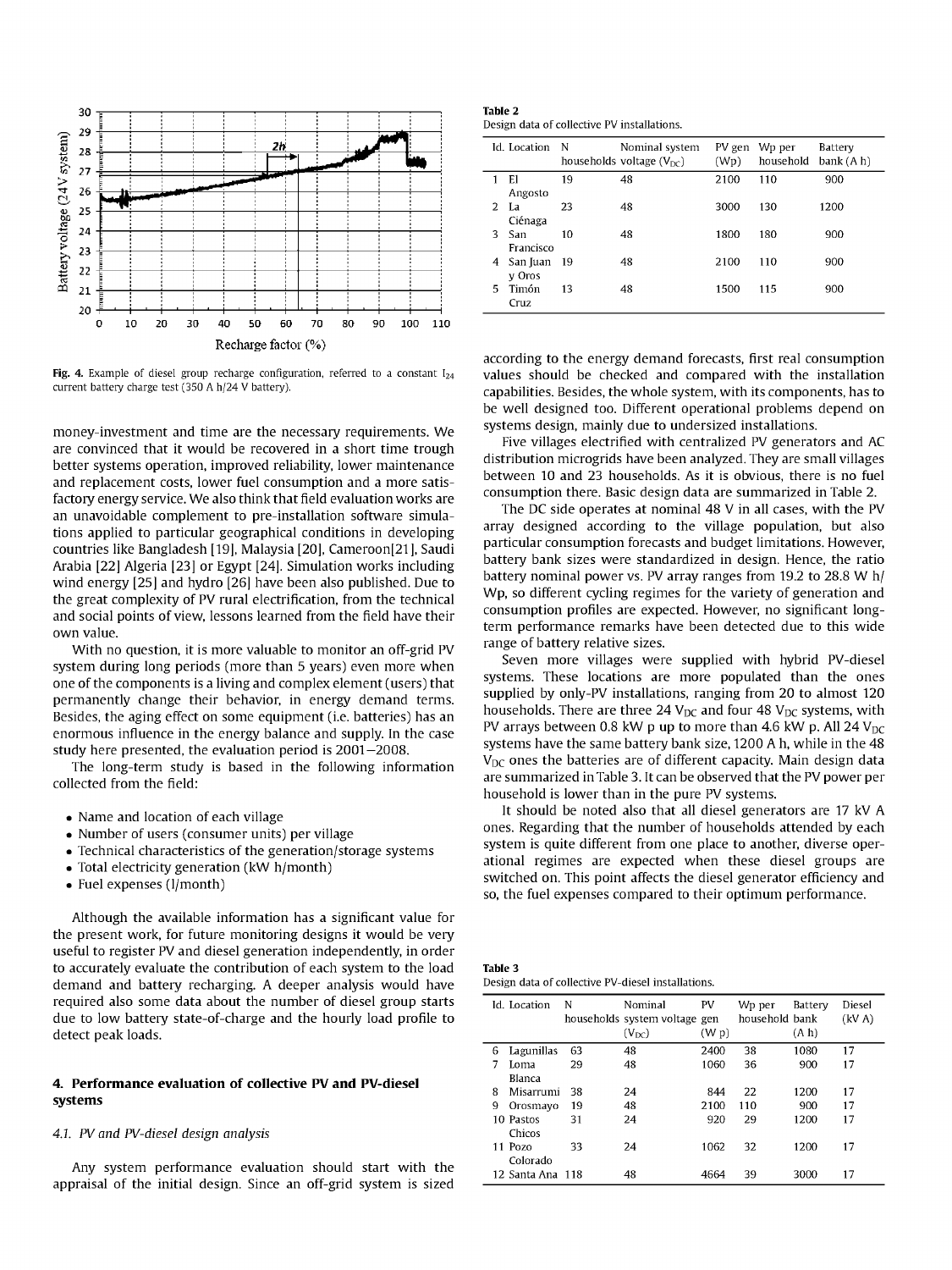

Fig. 5. Solar radiation data, La Quiaca, Jujuy, Argentina (Source: RETScreen).

Using RETScreen software or simple energy balance calculations, a rough estimation of the annual PV energy generation potential is obtained for the given systems. For design evaluation purposes, solar radiation data correspond to La Quiaca (22 °6'S, 65 °34'W, 3400 m.s.l), bordering Argentina and Bolivia, which is close to the analyzed villages, with similar altitude and climate conditions. As it is shown in Fig. 5, the solar radiation profile for a 30 $\degree$  tilted plane is quite constant throughout the year, with an annual mean value of  $6.1$  kW h/m<sup>2</sup> day. Temperatures are mild or even cold, due to the altitude, leading to good conditions for PV technology. However, the same high altitude reduces the diesel generator efficiency and increases its wear due to lower air density [27].

By comparing the PV generation estimates with first real data (year 2001), it is shown in Table 4 that none of the studied PV systems (id. 1—5) are undersized. Some of them were used fairly extensively while others were underutilized to some extent. In all of them there is enough margin thinking in possible demand growth and future component aging, mainly battery capacity loss.

Concerning PV-diesel systems, in most of the villages the PVbattery subsystem was not designed to supply the whole energy demand but to partially contribute to it. Field data confirm that appreciation, as shown in the same Table 4 (id. 6—12). Undersized and less costly PV systems should be supported by the diesel operation at different degrees. Besides, in all hybrid systems the thermal generator also switches on in case of high load peaks or low irradiation. As shown in the following sections, system design has direct consequences on fuel expenses, as expected.

# *4.2. Electricity supply analysis*

After verifying the initial design a deeper analysis on energy demand supply is done. Apart from its influence on systems'

**Table 4** 

Annual PV energy potential,  $E_{est. PV}$  and total energy measured generation,  $E_{msr, total}$ (year 2001).

| Id. | $E_{est. PV}$ (MW h/year) | $E_{msr, total}$ (MW h/year) | $E_{msr. total}/E_{est. PV}$ (%) |
|-----|---------------------------|------------------------------|----------------------------------|
|     | 3,79                      | 2,69                         | 71,0                             |
| 2   | 5,37                      | 2,96                         | 55,1                             |
| 3   | 3,27                      | 1,98                         | 60,6                             |
| 4   | 3,79                      | 1,34                         | 35.4                             |
| 5   | 2,75                      | 1,34                         | 48,8                             |
| 6   | 4,33                      | 6,03                         | 139,3                            |
| 7   | 1,98                      | 2,04                         | 102,8                            |
| 8   | 1,56                      | 3,17                         | 203,5                            |
| 9   | 3,77                      | 1,92                         | 50,8                             |
| 10  | 1,7                       | 3,02                         | 177,9                            |
| 11  | 1,94                      | 2,79                         | 144,0                            |
| 12  | 8,6                       | 8,47                         | 98.4                             |



Fig. 6. Energy compsumption per year and household (8 years average values 2001—2008, system id. numbers as shown in Tables 2 and 3).

performance, learning from field consumption data is a significant valué by itself.

In Fig. 6 yearly mean energy consumption values per user are shown for the twelve villages analyzed. Values around  $120 \pm 15\%$  kW h/year/household are a reference consumption pattern for these places (330 W h/day). In one of the villages (id. 4) consumption was considerable lower than that, although the system design was not the limiting factor. Besides, in two of the systems (id. 3 and 9), design load requirements per user were higher because of the presence of some small machinery.

In average, there is not a significant difference in total energy demand between the systems with diesel support and the ones that do not include any auxiliary supply. So, it is not the generation technology what constraints the users' energy demand but their own electrical equipment, family size and lifestyle.

However, it is interesting to analyze the evolution during the years of the energy supplied to the villages by each type of technology. Fig. 7 shows how in puré PV installations, the average energy demand has not changed significantly during the last 8 years. Component degradation, basically batteries, would lead to a reduction in energy disposal, but as it was shown before there was enough reserve in PV array and battery sizing.

On the contrary, in villages equipped with PV-diesel systems there has been a progressive energy demand increase. As the PV array was undersized in design, this growth has been met mainly by the diesel generators. Fuel consumption has almost doubled in 8 years. Then, systems tend to be more dependent on diesel fuel. In this situation, to recover the initial PV contribution a repowering is required so the fuel expenses can be again reduced.

Mean full tariffs in collective systems include a fixed charge of 39 US\$ per month plus a consumption charge of 0.47 US\$/kW h



Fig. 7. Total annual energy generation and fuel consumption (of PV-diesel systems).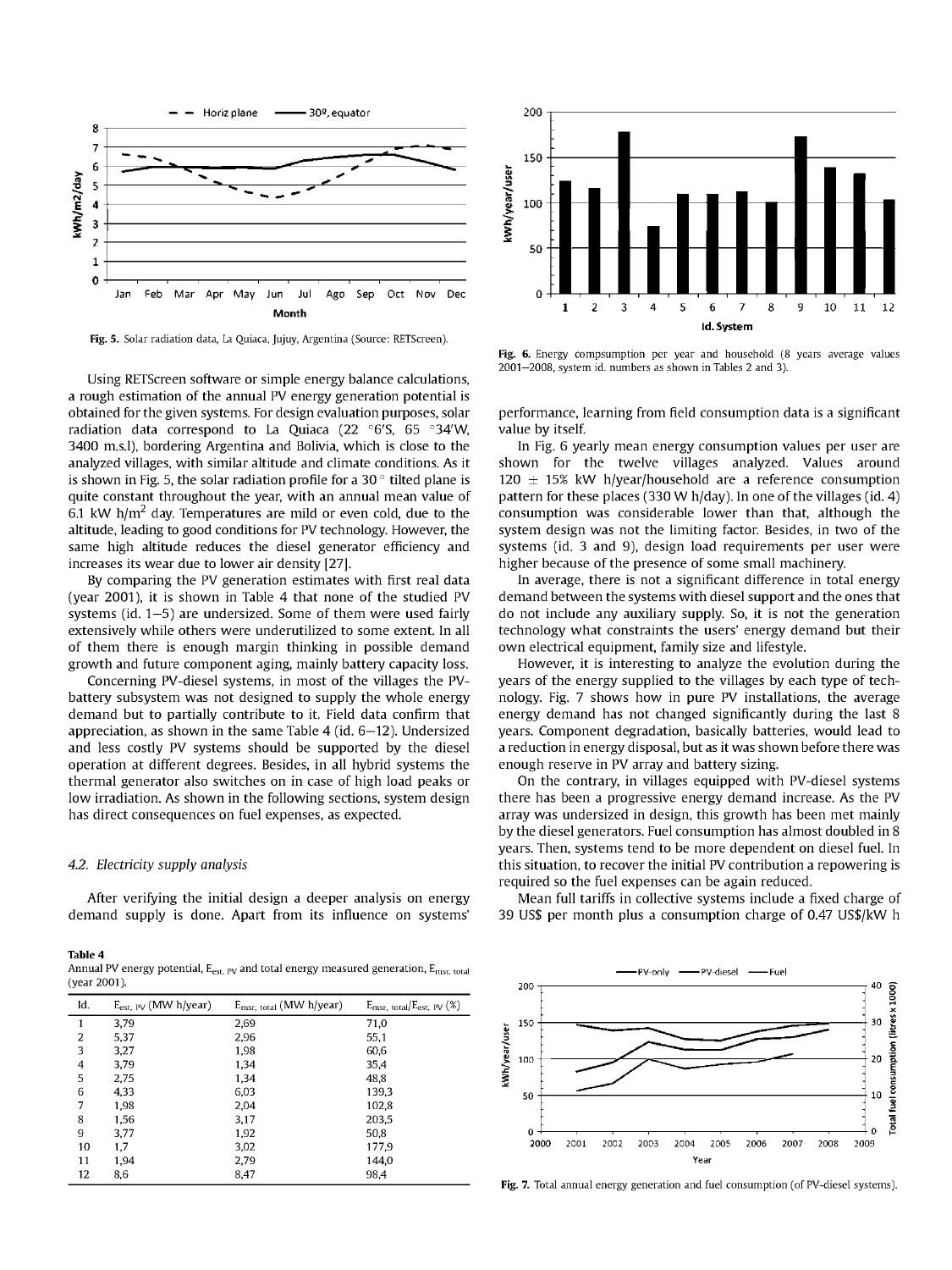consumed. Users pay about 10% of the total while the 90% is subsidized by the governmental institutions.

# *4.3. Only-PV systems performance evaluation*

One of the determining parameters commonly used for gridconnected PV system evaluation is the productivity yield, defined as the generated energy, per year, normalized to nominal PV power (kW h/kW p). This factor includes the energy losses of the whole system but also the solar radiation received by the PV array.

In stand-alone systems the productivity yield is not so used as a system quality verifier, however, some interesting results can be outlined. Main difference stands in the demand influence: if load consumption is low, whatever the reason, batteries prone to overcharge. Then, the PV array generation is regulated or even interrupted to protect them and the productivity yield is reduced because of full energy stored. Considering this, the productivity yield in off-grid systems includes also the utilization level of the system, which is not a technical quality indicator but a valuable parameter for the evaluation of an electrification program. In Fig. 8 mean productivity yield values registered on PV systems are shown.

If the system sizing is done with realistic demand forecasts there should be no significant relation between the system productivity and the nominal PV array power. Values around or even above 1000 kW h/kW p/year are considered as very positive in off-grid systems with static structures, as they are the majority of them. They point out not only good technical conditions but also an optimum use of the system by the inhabitants.

Lower productivity values require a more datailed analysis. As it was explained, they can show bad technical quality conditions, like PV array shadowing or battery aging, but also an underutilized system. To distinguish between generation problems and low consumption, voltage values or number of load disconnections should be registered.

By following the productivity evolution during the years some hints on system performance appear. Results of two of the systems are presented in Fig. 9. In one of them, the installation initially perfomed at very good level, with no significant problems. During the years its productivity has been reduced, which is normal. If there has not been a decrease in the village population or per-capita energy demand, which is not expected, a progressive but slow system degradation has taken place, probably due to battery aging.

On the contrary, the other system had a wider growth margin from its initial size. Later on, its productivity rate has progressed at reasonable levels, which is a symptom of good technical



Fig. 8. PV system productivity yield (Collective PV installations, 8 years average values 2001 —2008, system id. numbers as shown in Table 2).



**Fig.** 9. System productivity evolution of two different PV installations (id. system 1 solid line and 5-broken line, of Table 2).

performance and optimum balance between real generation potential and demand.

Going back again to Table 4, it can be observed how system id.l had a higher use in the first stages than system id.5, which can explain further evolution.

# *4.4. Hybrid PV-diesel systems performance evaluation*

The operation of hybrid PV-diesel systems is significantly different than puré PV ones. In hybrid installations, the energy demand that the PV-battery subsystem is not able to meet is supplied by the diesel generator, as explained before. But, of course, the aim of these systems is to maintain fuel expenses as low as possible. However, due to initial design values and subsequent load demand increases, diesel technology carries the most weight. Battery aging also drives the system in the same direction.

To hinder on this collaborative and flexible operation, fuel consumption values per kW h supplied to the villages are evaluated and shown in Table 5. These values should not be confused for diesel generator efficiencies. In the case studies here presented the fuel consumption values are related to the combined  $PV/$ diesel production taken as a 'black-box', since the monitoring system was not designed to measure independent generation. Then, both generator efficiency and PV/diesel contribution are included.

In order to valuate the usefulness and feasibility of hybrid PVdiesel systems compared with traditional diesel generators, the desired fuel saving should be verified. At this point the reader has to be aware that fuel consumption values of diesel generators around 0.35 1/kW h, commonly referred in technical specfications correspond to larger generators working at their rated power. At 25% power, consumption can increase up to 0.6 1/kW h [28], and even more in the case of small machines. Papadopoulos [29] has presented laboratory works on the influence of variable load profiles on the energy efficiency of diesel and hybrid PV-diesel systems.

| Table 5                                                  |  |  |
|----------------------------------------------------------|--|--|
| System fuel rate values per kW h (5 years average values |  |  |
| 2003–2007, id. numbers as shown in Table 3).             |  |  |

| Id. | System fuel rate (l/kW h) |
|-----|---------------------------|
| 6   | 0,56                      |
| 7   | 0,38                      |
| 8   | 0,63                      |
| 9   | 0,32                      |
| 10  | 0,66                      |
| 11  | 0,63                      |
| 12  | 0,35                      |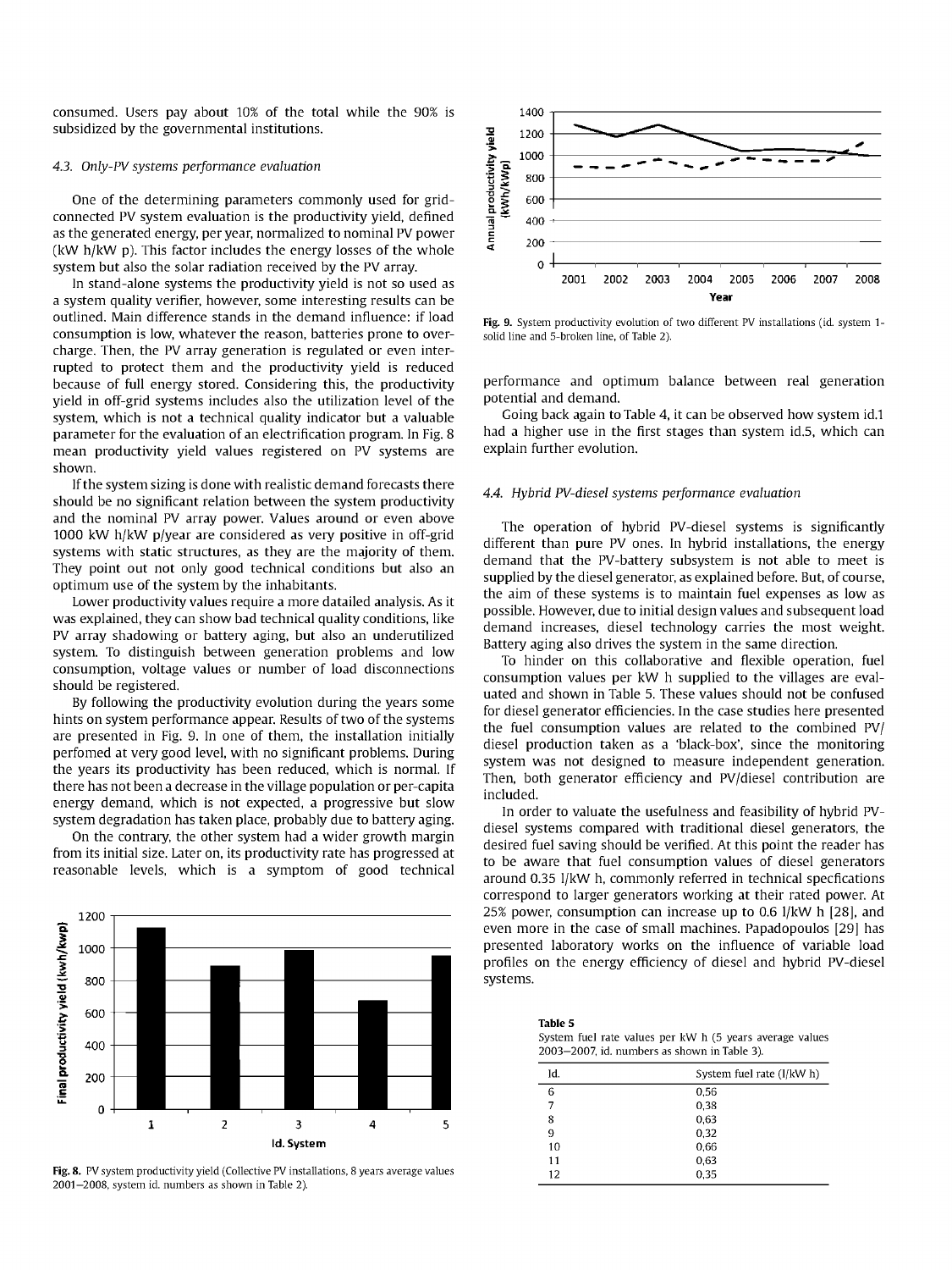

Fig. 10. PV contribution to global electricity generation of PV-diesel systems (5 years average values 2003-2007, id. numbers as shown in Table 3).

Field experiences on diesel systems at the same province of Jujuy show mean valúes around 0.7 1/kW h for low power gensets in low regime operation [30] and high altitudes above 3000 m.s.l. It should be noted that in rural electrification the demanded power during most of the day is lower than 25% of the peak power.

PV contribution to yearly electricity generation in hybrid systems has been estimated. Diesel generator efficiency values between 0.65 and to 0.75 1/kW h are taken as hypothesis, according to previous field experiences. Results are shown in Fig. 10. In three systems the contribution of the PV technology is significant, producing more than 40% of the whole electricity demand, while in other four is quite low, below 20%. As a reference, fuel prices in the studied region were 0.88 US\$/1 in the capital city and 0.96 US\$/1 in the place of use, in average (September 2010). Future systems should consider the use of biofuel produced from agricultural wastes, if locally available, to fuel the diesel, within other renewable alternatives.

As a consequence of this monitoring and analysis work, a repowering of the PV-battery system has been performed in the three villages with the lowest PV ratio. Additional 1200 Wp have been installed in Misarrumi (id. 8), 600 Wp in Pastos Chicos (id.10) and 800 Wp in Pozo Colorado (id. 11), with first promising results in terms of fuel saving.

In Fig. 11 the system installed at Loma Blanca (id. 7) is analyzed year by year.

In this village, the electricity demand has doubled in a 7 years period, mostly coverd by the diesel generator with a fully used PV subsystem. Then, the system fuel consumption rate has moved from 0.2 1/kW h to more than 0.4 1/kW h, again referred



Fig. 11. PV contribution in an electricity demand growth scenario (PV-diesel installation, Loma Blanca, Jujuy, id. 7).

to the whole electricity production (PV  $+$  diesel). The PV relative contribution has decreased from 70% to 35% in the same period, with the hypothesis ofa diesel generator efficiency of 0.7 1/kW h.

It should be noted that as long as the battery ages, its real capacity decreases due to the different degradation processes, so the fuel consumption rises.

In the field, different influencing factors are mixed into a quite complex performance, from system sizing with quality equipment, through the installation and maintenance tasks, with a certain solar radiation incident and a variable power load demand. Besides, the control strategy applied to collective PV and PV-diesel systems is also a relevant factor although its influence can be only perceived in the medium-term.

# **5. Conclusions**

The number of PV and PV-hybrid microgrids installed worldwide has experience a significant increase during the recent years. It is considered a better solution that individual solar home systems for small and medium-size villages (rural but not extremely dispersed population). It has been utilized also for improving the energy service and to reduce maintenance costs of oíd diesel plants. At this stage, there is still a lot of work to do on quality improvement research. This work tries to contribute to it by analyzing the field operation of twelve isolated microgrids installed in the rural area of the province of Jujuy, Argentina. Seven of them are supplied by hybrid PV-diesel systems and the other five by PV-batteries with no additional support. It has been discussed how the load demand has a significant, but different, influence on both type of systems. While in the villages supplied only by PV arrays the load demand is "auto-regulated" by the own generation and storing capacity, in PV-diesel ones, a load demand increase directly affects the fuel consumption rate. Together with global and mean values, it is interesting to monitor the evolution of each system during a number of years.

The operational settings defined to prevent from deep-battery discharge constitute an essential decision in system design and latter performance. In collective PV systems a balance between daily energy supply and battery lifetime is always a complex issue to deal with. Besides, in PV-diesel installations, battery protection is achieved by increasing fuel expenses. In all cases flexible settings according to system evolution are recommended.

# **Acknowledgments**

This research and paper has been possible thanks to the support of the Action 708AC0357: *Electrificarían con Fuentes Renovables a Gran Escala para la Población Rural Latinoamericana* (ELEC-SOLRURAL, 2008-2011), funded by CYTED (Ciencia y Tecnologçía para el Desarrollo).

# **References**

- [1] World energy outlook: Executive summary. International Energy Agency; 2009.
- [2] Ilskog E, Kjellstróm B. And then they lived sustainably ever after?—assessment of rural electrification cases by means of indicators. Energy Policy 2008;36:2674-84.
- [3] Chaurey A, Kandpal TC. Assessment and evaluation of PV based decentralized rural electrification: an overview. Renewable and Sustainable Energy Reviews 2010;14:2266-78.
- [4] Chaurey A, Kandpal TC. A techno-economic comparison of rural electrification based on solar home systems and PV microgrids. Energy Policy 2010;38:3118-29.